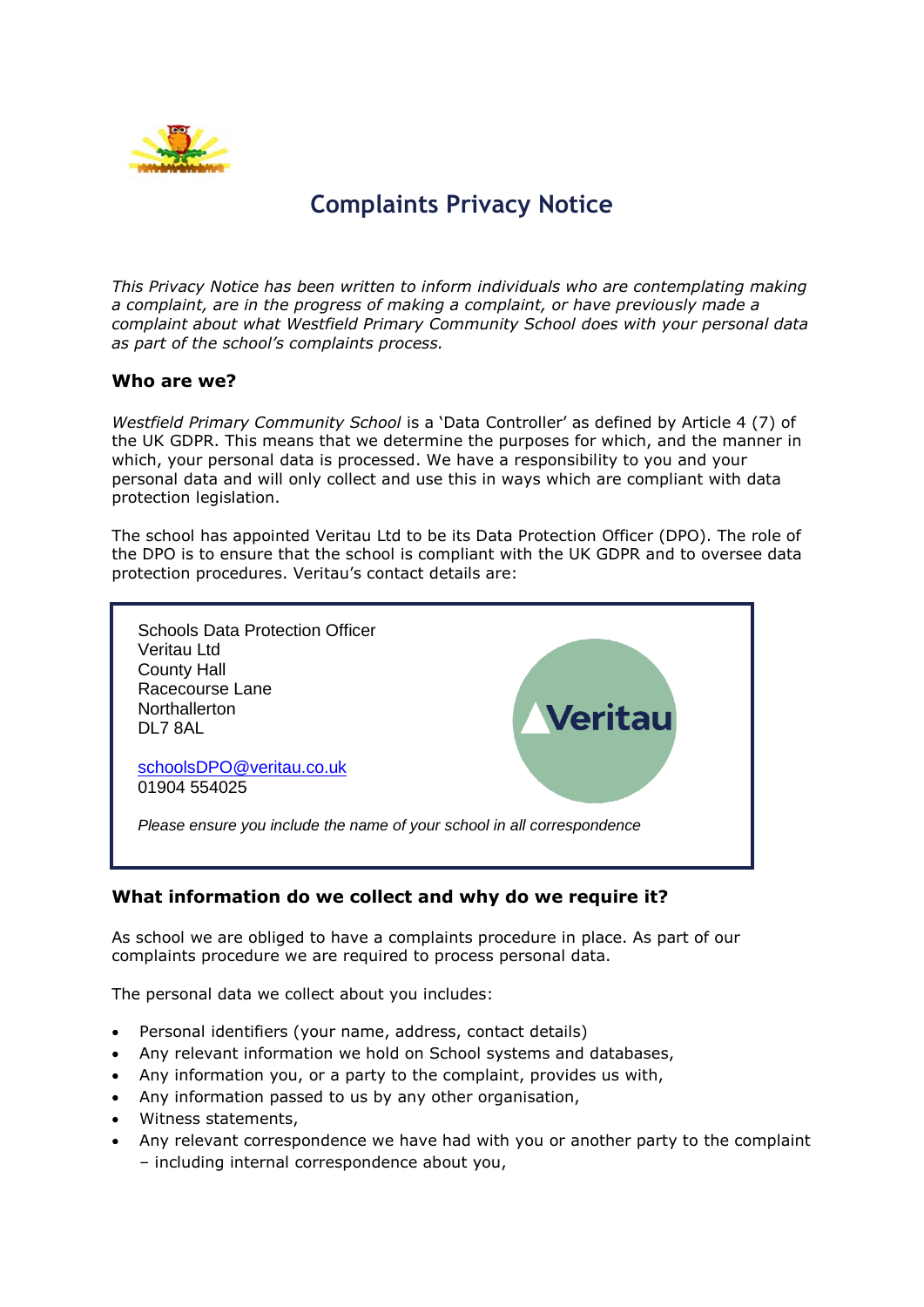- Any relevant video recording (including CCTV), audio recordings, or images,
- Investigation interview notes.

#### **Who do we obtain your information from?**

Much of the information we process will be obtained directly from your complaint or from a complaint made by another individual. However, we may need to collect data about you from, but not necessarily limited to, the following organisations:

- Department of Education,
- The Local Authority,
- Our appointed Data Protection Officer
- Ofsted
- The Police and/or other Law Enforcement bodies
- Local Health and/or social care providers

#### **Who do we share your personal data with?**

According to our complaints procedure all complaints are handled by the Headteacher. However, Within the School we will disclose any relevant data to any individual (usually an employee or governor) that requires the data in order to complete the investigation, to administer the complaint, or to receive advice about how to handle a complaint.

The following organisations may also receive your data if allowed by law:

- Department of Education
- The Local Authority
- Our appointed Data Protection Officer
- Ofsted
- Information Commissioner's Office
- Any other organisation and/or regulator when the School is legally required to disclose your information.

#### **How long do we keep your personal data for?**

Generally the school will keep personal data collected as part of the complaints process for six years upon closure of the complaint. This is to ensure that the School can demonstrate the complaint has been handled appropriately.

In some cases information gathered as part of a complaint investigation will need to be kept for longer than six years in accordance with various legislation. For example any complaints in relation to Looked after Children will be kept for 40 Years from closure of the file.

#### **Do you transfer my data outside of the UK?**

Generally the information that the school holds is all held within the UK. However, some information may be held on computer servers which are held outside of the UK. We will take all reasonable steps to ensure your data is not processed in a country that is not seen as 'safe' by the UK government. If we do need to send your data out of the EU it will ensure it has extra protection from loss or unauthorised access.